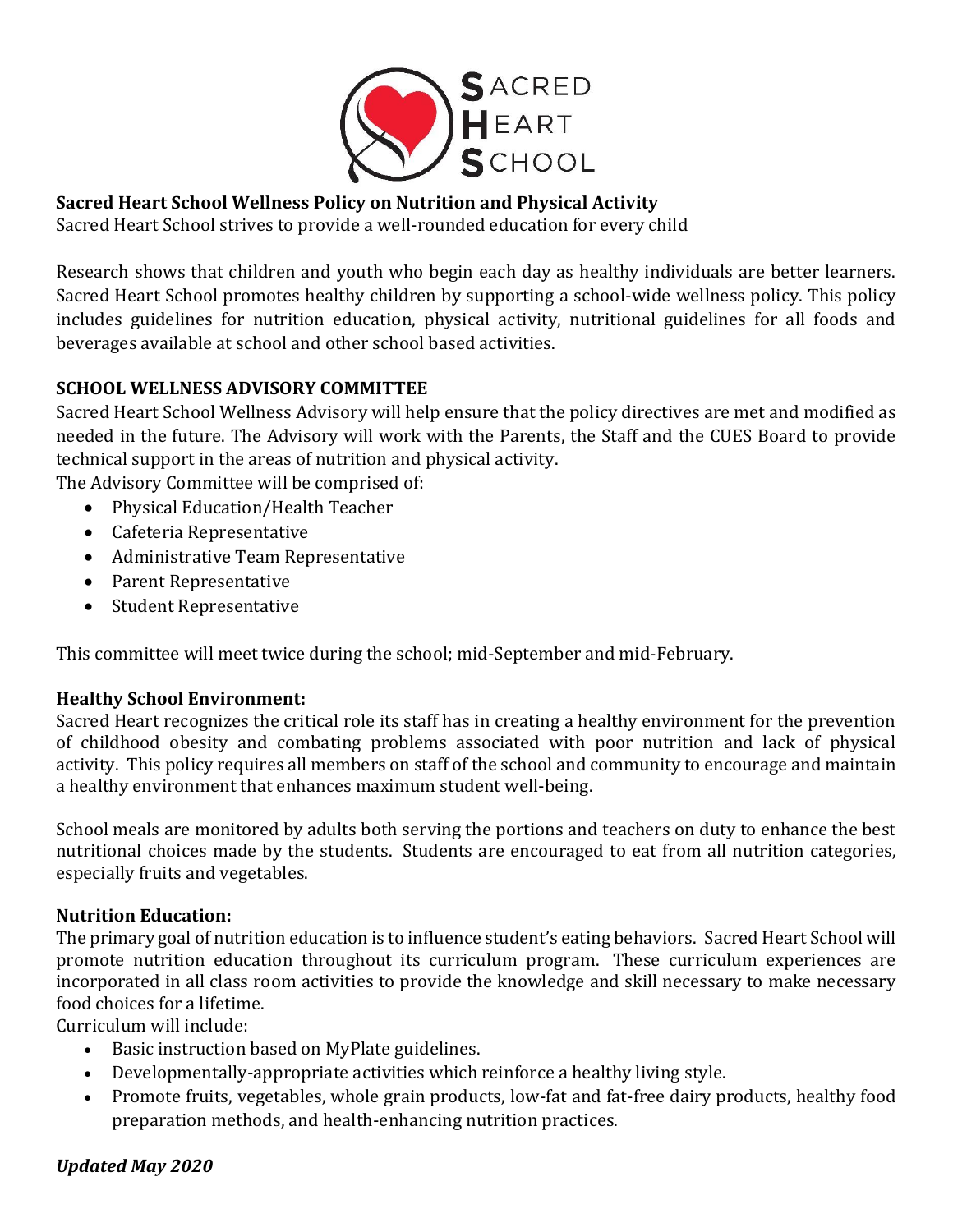- Emphasizes caloric balance between food intake and energy expenditure (physical activityexercise).
- Teaches media literacy with an emphasis on food marketing.
- Expose students to internet activities and information about healthy life styles such as [www.choosemyplate.gov](http://www.choosemyplate.gov/)
- P.E. classes offer a variety of wellness inserts from SPARK curriculum lessons that encourages wellbeing.

## **Physical Activity**

"The primary goals are to offer opportunities for students to experience a variety of physical activities and to teach the value of a consistent fitness program for better health, academic success and general personal wellbeing1." Sacred Heart School will promote opportunities for physical activity throughout the school day and during afterschool programs. Physical activity, health and fitness education are incorporated in to our educational program.

- Grades K 5 have at least 20 minutes of daily recess.
- All grade levels receive Physical Education and Health instruction weekly taught by a licensed Nebraska Physical Education teacher.
- Organized sports offered include basketball and soccer.

# **Nutrition Standards**

"Students' lifelong health and nutritious eating habits are greatly influenced by the types and choices of foods and beverages available to them. School reimbursable meals meet the federal program requirements and nutrition standards. Staff will promote archdiocesan standards and provide information relative to foods and beverages sold or served to students outside of the school meal programs.1"

Sacred Heart School will meet nutrition standards by:

- Serving lunches that meet, at a minimum, nutrition requirements established by local, state, and federal statutes and regulations.
- Employing school food service staff that is properly qualified according to current professional standards and providing continuing professional development for all nutrition professionals in schools.
- Staff development programs should include appropriate certification and/or training programs for child nutrition directors and cafeteria workers, according to their levels of responsibility.
- Students and staff shall have adequate space to eat meals in pleasant surroundings and shall have adequate time to eat, relax, and socialize.
- Cafeteria supervisory staff (teachers, aides, custodial staff, etc.) shall receive appropriate training in how to maintain safe, orderly, and pleasant eating environments.
- Cafeteria facilities will provide for a physical and aesthetic surrounding that constitutes a healthy, safe, caring culture that maximizes the health of students and staff.
- School personnel should discourage students from sharing their foods or beverages with one another during meal or snack times, given concerns about allergies and other restrictions on some children's diets.
- For the safety and security of the food and facility, access to the food service operations are limited to food service staff and authorized personnel.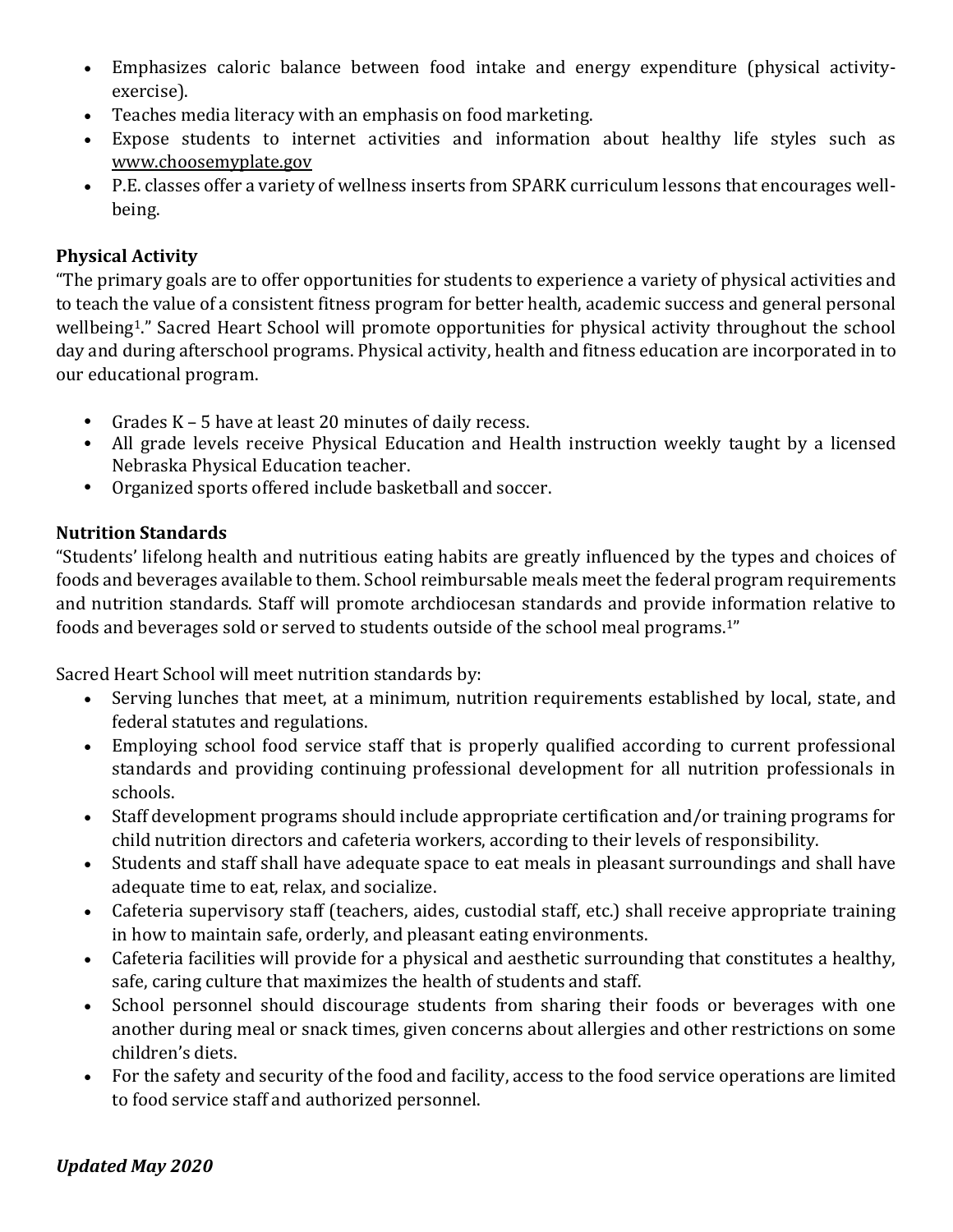Careful consideration should be given when scheduling tutoring, assemblies, organization meetings, classroom instruction, and other activities during meal times.

### **Nutrition Quality Meals**

- The school food service program will approve and provide all food and beverages sold to all students in the lunch line.
- School lunches will be appealing and attractive to children.
- Lunches served will meet USDA guidelines.
- Whether or not to allow food and beverages to be consumed in the classroom during the school day will be an administrative decision. If allowed, the Wellness Policy guidelines should be followed.
- Drinking fountains will be available for students to get water at meals and throughout the day.
- In order to meet their nutritional needs and enhance their ability to learn, students will be offered a balanced breakfast through our school food program.

### **Meal Times/Scheduling**

- School administrators will make every attempt to provide at least 20 minutes for lunch from the time the student is seated, as outlined by the National Association of State Boards of Education.
- Class schedules should accommodate meal periods at appropriate times, e.g., ideally lunch should be scheduled between 11 a.m. and 1 p.m.
- Careful consideration of the school lunch environment should be taken into account when scheduling recess.
- Students and staff will be encouraged to wash or sanitize their hands before and after eating.

## **Other School Based Activities**

Sacred Heart School will promote an environment which provides consistent wellness messages that are conducive to a healthy eating lifestyle and being physically active.

- Posters have been created throughout the school year to encourage healthy eating choices by the students.
- P.E. gym classes offer posters to promote physical activity and well-being.
- Teachers will not use physical activity as punishment for uncompleted work.
- Parents are encouraged to pack healthy lunches for a healthy diet through the school's newsletter.
- Classroom celebrations are encouraged to keep sugar loaded snacks to a minimum, other choices are encouraged, e.g. popcorn, fruits, veggies, baked chips, etc.

Communication with Parents

- Sacred Heart School will support parent's efforts to provide a healthy diet and daily physical activity for their children
- Sacred Heart School will encourage parents to pack healthy lunches and snacks.
- Sacred Heart School teachers encouraged to provide information about physical education and other school-based physical activity opportunities before, during, and after the school day and support parents' efforts to provide their children with opportunities to be physically active outside of school. Such supports could include sharing information about physical activity and physical education through a website, newsletter, or other take-home materials, special events, or physical education homework.

Monitoring and Policy Review Monitoring